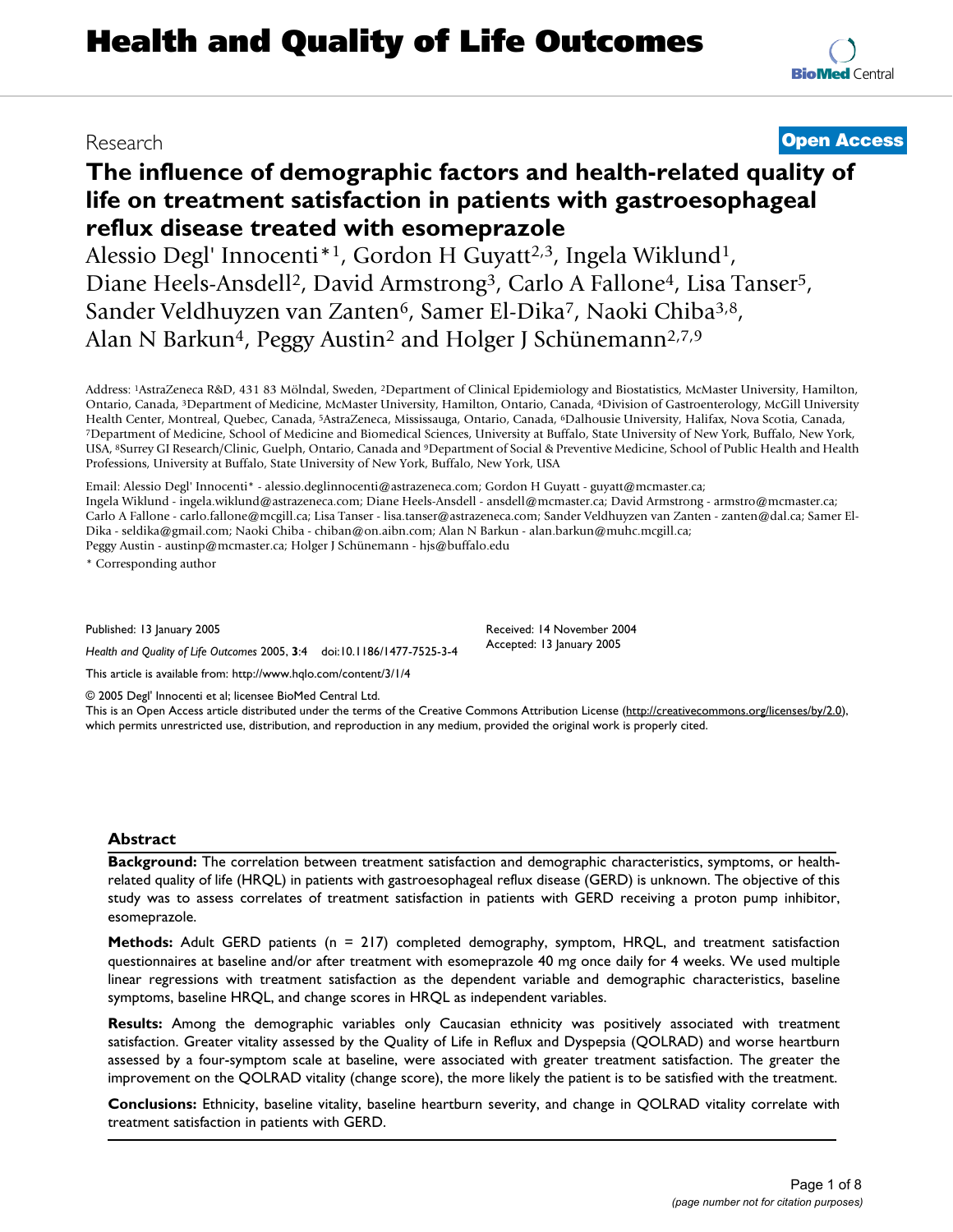# **Background**

The inclusion of patients' opinions in the assessment of interventions has gained greater prominence over the last decades. Regulator agencies now call for the inclusion of patient-reported outcomes (PRO) in clinical trials evaluating pharmaceuticals interventions [1-4]. PRO of interest include health-related quality of life (HRQL), symptom assessment, and more recently, treatment satisfaction, in gastroesophageal reflux disease (GERD).

Whereas HRQL measures the patient's physical, psychological, and social level of function, treatment satisfaction assesses the patient's attitude towards the treatment, or the extent to which the patient is satisfied or not with the results of the treatment. Thus, treatment satisfaction focuses on the interaction of expectations and preferences for treatments and is defined as the individual's rating of important attributes of the process and outcomes of the treatment experience [5]. Coyne and co-workers [6] have summarized a number of patient important domains that describe satisfaction with treatment including symptom relief, flexibility with dosing, and treatment expectations. Treatment satisfaction is also associated with prescription regimens that involve less invasive dosing regimens [5,7- 10], such as daily versus twice daily use [11].

Evaluating treatment satisfaction may assist healthcare providers in understanding the issues that influence adherence with therapeutic interventions. In addition, treatment satisfaction can be a useful PRO when treatments show similar efficacy because differences in satisfaction could lead to patient preferences for one treatment over another and greater adherence with various treatment regimens.

Demographic variables such as age, ethnicity, and gender may influence satisfaction [12]. Older people tend to be more satisfied with medical care than younger people [13- 15], and Caucasian people on the whole are more satisfied than non-Caucasians [16]. In contrast, gender does not appear to influence treatment satisfaction [17].

The objectives of this study were to assess correlates of treatment satisfaction, including demographic factors, symptoms, and HRQL, as well as change scores in PRO instruments in patients with moderate to severe GERD receiving a proton pump inhibitor, esomeprazole.

# **Methods**

# *Participants*

No statistical determination of sample size has been done since the study is of exploratory nature. We enrolled 249 patients with GERD in 13 gastroenterology practices and four general practices across Canada between March 2002 and March 2003.



#### **Figure 1** Flow chart

Included patients were 18 years of age or older and had a diagnosis of moderate to severe GERD and presence of symptoms for three months or longer [18]. Prior to inclusion all patients gave written informed consent in accordance with the Helsinki declaration. Of 249 patients, 217 (87%) completed the study. We excluded twelve patients because upon review they did not meet the initial inclusion criteria. Of the 20 patients who withdrew after the baseline visit, 4 withdrew because of adverse events, 2 were unwilling to continue, 4 were lost to follow-up and 10 were excluded because of improper administration or completion of the questionnaires at one visit. Figure 1 shows the flow of patients through the study. The final group of 217 completed patients received four weeks of therapy with esomeprazole 40 mg once daily, in the morning.

### *Procedure*

Patients completed PRO instruments at the clinic before and approximately 28 days after treatment. The completed PRO instruments included the Quality of Life in Reflux and Dyspepsia (QOLRAD) [19], the Feeling Thermometer (FT) [20], a four symptoms scale, the Standard Gamble (SG) [21], and an upper gastrointestinal (GI) symptom severity scale at baseline and follow-up. Patients completed the Health Utilities Index Mark 2 and 3 (HUI2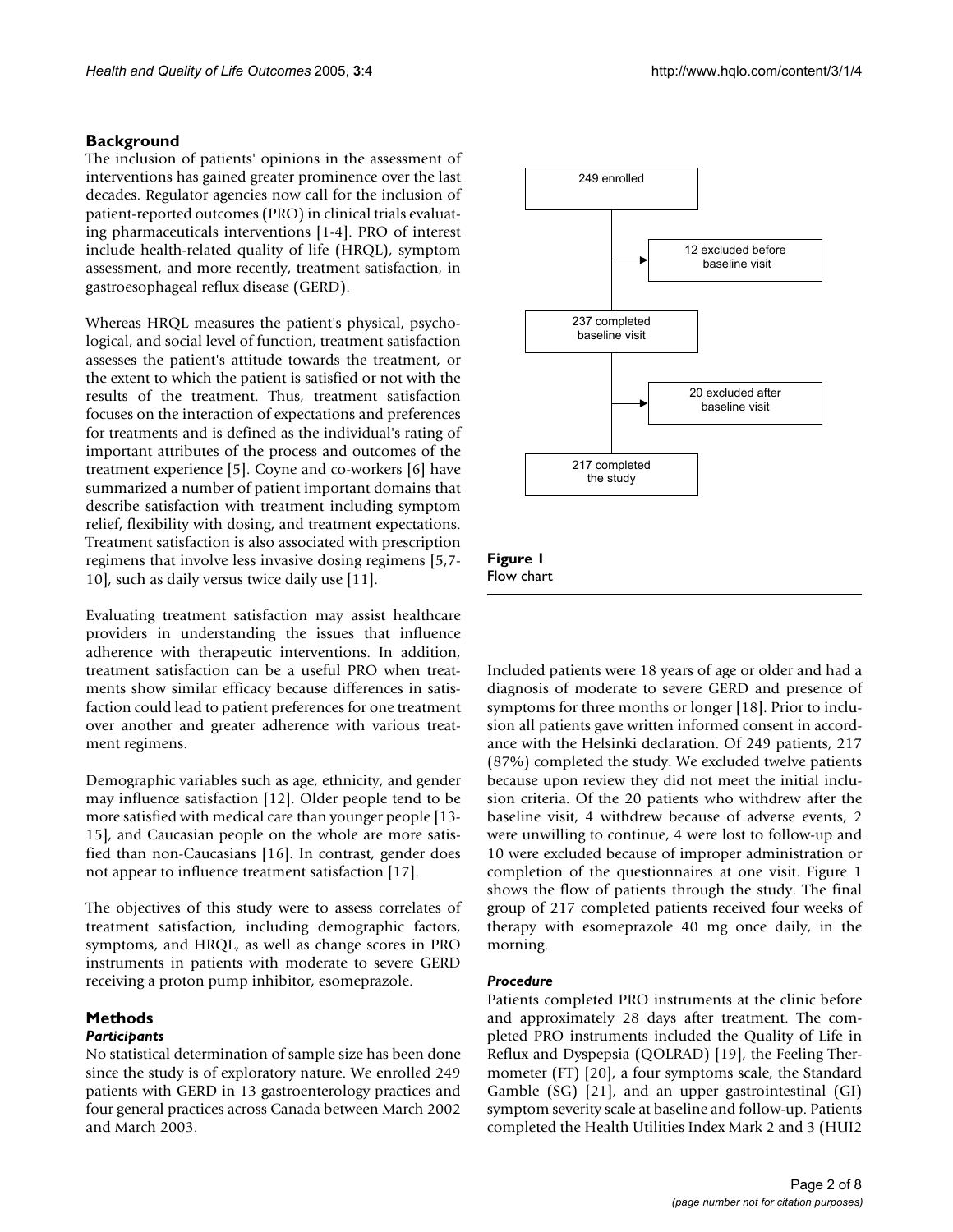and HUI3) [22], and the Medical Outcomes Short-Form 36 (SF-36) [23] at baseline only; and the treatment satisfaction item at follow-up only. We describe these instruments below. In addition, trained research assistants collected information concerning demographic data and clinical data. Each visit lasted approximately 80 minutes.

#### *Treatment satisfaction*

Patients rated their satisfaction with treatment on a seven point scale responding to the question: 'How satisfied are you with the study treatment you received?' with the response options: completely satisfied, very satisfied, quite satisfied, no change, dissatisfied, very dissatisfied, and completely dissatisfied.

#### *PRO instruments*

#### *QOLRAD*

The QOLRAD is a 25-item disease-specific self-administered instrument asking about the impact of heartburn and acid regurgitation on the patient's HRQL during the previous week. The QOLRAD includes questions related to 5 domains; emotional distress, sleep disturbance, problems with food and drink, limitations in physical and social functioning, and lack of vitality. Patients respond to each question on a seven-point scale on which a higher score indicates better HRQL. The psychometric properties concerning validity, reliability, and responsiveness to change are reported elsewhere [19,24]. The minimal important difference (MID) that patients perceive as important is approximately 0.5 on the 1 – 7 scale [25].

### *FT*

The FT is a visual analogue scale that resembles a thermometer. It is divided into 100 segments with a mark to represent each segment. Its anchors are dead (0) and full health (100) [21]. Patients mark their own health state and/or that of hypothetical patient scenarios or clinical marker states. In this study, three patient scenarios represented mild, moderate, and severe GERD. We developed and tested the clincal marker states with patients and clinicians [26]. The MID of the FT is approximately 6 on the 0 to 100 scale [27].

### *HUI*

This is a 15 item questionnaire designed to quantify HRQL [22]. Each item has 4–6 response options. There are 8 attributes in the HUI3 classification system: vision, hearing, speech, ambulation, dexterity, emotion, cognition, and pain. In the HUI2 there are 7 attributes: sensation, mobility, emotion, cognition, self-care, pain, and fertility.

#### *SF-36*

The SF-36 contains 36 items that measure 8 dimensions: physical functioning, role limitations due to physical

health problems, bodily pain, general health perceptions, vitality, social functioning, role limitations due to emotional problems, and general mental health. This questionnaire has been extensively tested for validation and reliability [23]. Each domain is scored on a 0 to 100 scale where higher scores indicate better HRQL. Scores on the SF-36 can also be expressed as two summary measures, the physical component score and the mental component score, which provide a measure of the overall effect of physical and mental impairment on HRQL.

### *Rating of four symptoms*

To assess common symptoms in GERD, patients evaluated their heartburn, acid reflux, stomach pain, and belching for the past week using a seven-point scale ranging from no discomfort to very severe discomfort.

### *SG*

The SG involves decision in the face of uncertainty, where in the standard administration the uncertainty involves a risk of death. The SG offers the patients two alternatives from which a choice must be made: Choice A is a hypothetical treatment with two possible outcomes: 1) returning to full health (probability p) for t years, at the end of which they die, or 2) immediate death (probability  $1 - p$ ). The alternative (choice B) is a certain outcome that he or she will stay in a health state (their own health state, or a patient scenario) for t years until death. t varies depending on the patient's age. The interviewer used a change board with the ping-pong approach varying the probability p in steps of 0.05 to find the value p where the respondent considered choice  $A =$  choice B. This value of  $p$  is the utility value for the health state in choice A in the interval from dead (0) to full health (1). The greater a patient's willingness to accept the risk of a worse outcome (e.g. dead) to avoid the health state in choice A, then the lower is the utility of the state in choice A to them.

#### *Rating of upper GI symptom severity*

Patients documented the severity of overall upper GI symptom on a seven-graded scale  $(1 = no$  symptoms;  $7 =$ severe symptoms) over the past seven days. At baseline, patients who had no, minimal or mild symptoms were not included in this study.

#### *Statistical analyses*

We calculated the mean and standard deviation of the basic demographic variables. Our multiple linear regression analysis focused on the outcome variable treatment satisfaction, which we treated as a continuous outcome variable. Evaluation of the data with polynomial regression yielded similar results. Potential correlates were demographic variables and baseline scores, as well as change scores for the PRO instruments described in the previous section. We first modelled these variables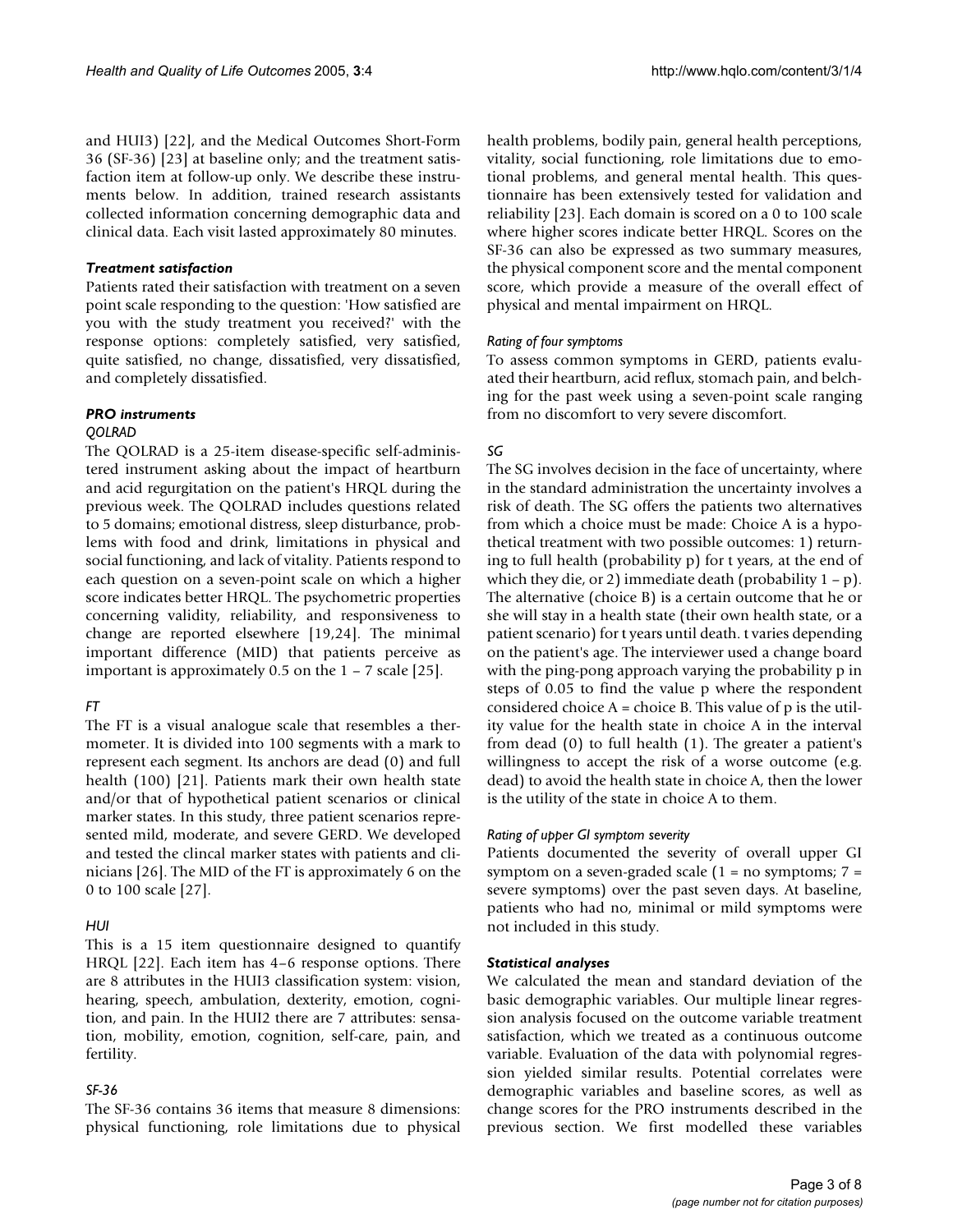|                                   | Frequency   | Percentage |
|-----------------------------------|-------------|------------|
| Gender                            |             |            |
| Male                              | 103         | 47.5       |
| Female                            | 114         | 52.5       |
| Age                               |             |            |
| Mean (SD)                         | 49.7 (13.7) |            |
| Range                             | $20 - 82$   |            |
| Months since diagnosis            |             |            |
| Mean (SD)                         | 86.3 (99.4) |            |
| Range                             | $1 - 504$   |            |
| Smoking history                   |             |            |
| Never                             | 94          | 43.5       |
| Yes                               | 38          | 17.6       |
| Previous                          | 84          | 38.9       |
| Living alone                      | 23          | 10.6       |
| Employed: full-time and part-time | 149         | 68.7       |
| <b>Ethnicity</b>                  |             |            |
| Caucasian                         | 191         | 88.0       |
| Other                             | 26          | 12.0       |
| Severity of gastroesophageal      |             |            |
| reflux disease (GERD)             |             |            |
| Moderate problem                  | 112         | 51.6       |
| Moderate severe problem           | 74          | 34. I      |
| Severe problem                    | 27          | 12.5       |
| Very severe problem               | 4           | 1.8        |
|                                   |             |            |

**Table 1: Demographic characteristics and frequencies at baseline for the study sample (N = 217).**

univariately as correlates of treatment satisfaction and only those that were significant at  $p < 0.1$  entered into the multiple regression model. After having entered the multiple regression model, only those significant at  $p < 0.05$ remained in the final model.

### **Results**

Table 1 shows the baseline demographic characteristics and frequencies of the included patients. The mean age was 50 years, and approximately 50% of the patients were female. The mean number of months since diagnosis was 86 months. Approximately 70% were full-time or parttime employed, and 88% were Caucasians.

Table 2 depicts the mean baseline scores for the QOLRAD, the four symptoms scale, the FT, the SG, the HUI, and the SF-36. The mean QOLRAD scores at baseline were lowest for the food/drink domain, indicating worse HRQL for this domain, and the mean scores at baseline for the four symptoms show that patients had most problems with heartburn. Furthermore, the mean SF-36 scores at baseline were lowest (worse) for the bodily pain dimension, and highest (best) for the social functioning domain. Figure [2](#page-4-0) shows the distribution of the treatment satisfaction scores. Approximately 50% of the patients were completely satisfied, 25% were very satisfied, and approxi**Table 2: Baseline scores for Quality of Life in Reflux and Dyspepsia (QOLRAD), four symptoms, Feeling Thermometer (FT), Standard Gamble (SG), Health Utilities Index Mark 2 and 3 (HUI), and Medical Outcomes Short Form-36 (SF-36).**

|                             | Mean | SD              |
|-----------------------------|------|-----------------|
| <b>QOLRAD dimensions</b>    |      |                 |
| <b>Emotional distress</b>   | 4.5  | $\mathsf{I}$ .4 |
| Sleep disturbance           | 4.5  | 1.5             |
| Food/drink problem          | 3.8  | 1.2             |
| Physical/social functioning | 5.4  | $\mathsf{I}$ .4 |
| <b>Vitality</b>             | 4.3  | 1.3             |
| Four symptoms               |      |                 |
| Stomach pain                | 3.9  | 1.5             |
| Heartburn                   | 4.5  | 1.2             |
| Belching                    | 3.6  | 1.6             |
| Acid reflux                 | 4.1  | 1.6             |
| FT                          | 0.7  | 0.2             |
| SG                          | 0.8  | 0.2             |
| HUI <sub>2</sub>            | 0.8  | 0.2             |
| HU <sub>13</sub>            | 0.8  | 0.2             |
| SF-36                       |      |                 |
| Physical functioning        | 46.6 | 9.0             |
| Role-physcial               | 45.5 | 11.4            |
| Bodily pain                 | 42.8 | 9.4             |
| General health              | 46.2 | 9.7             |
| Vitality                    | 45.9 | 9.8             |
| Social functioning          | 47.7 | 10.3            |
| Role-emotional              | 46.5 | 12.0            |
| Mental health               | 46.9 | 10.4            |
| Physial component           | 45.1 | 8.7             |
| Mental component            | 47.6 | 11.0            |

mately 15% were quite satisfied. About 7% reported no change or dissatisfaction of different severity.

Table [3](#page-4-1) portrays the results from the multiple linear regression analysis. Ethnicity, baseline QOLRAD vitality, baseline heartburn from the four symptoms scale, and QOLRAD vitality change score remained as independent variable when all variables had entered the model. Caucasian patients were more likely to be satisfied with the treatment than patients of other ethnicity. Higher baseline QOLRAD vitality scores, higher levels of heartburn and larger change on the QOLRAD vitality score were associated with greater treatment satisfaction.

# **Discussion**

The objective of this study was to assess correlates of treatment satisfaction in patients with moderate to severe GERD receiving esomeprazole. We found that Caucasian ethnicity, greater vitality and more severe heartburn at baseline, correlates with treatment satisfaction.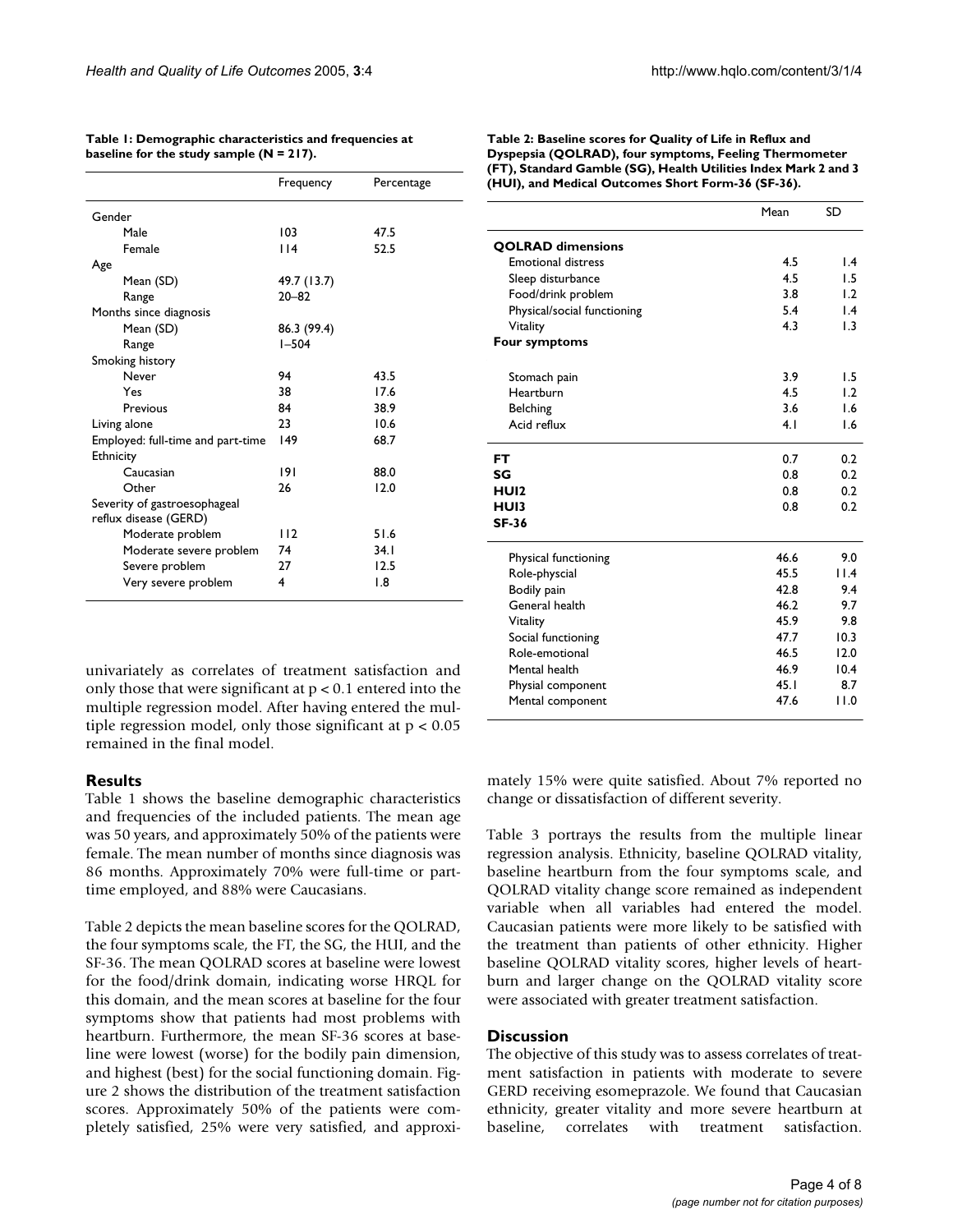<span id="page-4-0"></span>

# Figure 2 Distribution of treatment satisfaction scores

#### <span id="page-4-1"></span>**Table 3: Results from the multiple linear regression analysis with treatment satisfaction as outcome variable.**

| Correlate variables             | Parameter<br>estimate $(\beta)$ | SF    | P-value |
|---------------------------------|---------------------------------|-------|---------|
| Ethnicity (Caucasian vs. other) | $-0.570$                        | 0.190 | 0.003   |
| <b>QOLRAD Vitality baseline</b> | $-0.628$                        | 0.068 | < 0.001 |
| Four symptoms Heartburn         | $-0.195$                        | 0.055 | < 0.001 |
| <b>QOLRAD Vitality change</b>   | $-0.593$                        | 0.071 | < 0.001 |

Note. R<sup>2</sup> = 0.34 includes ethnicity, QOLRAD Vitality, heartburn, and QOLRAD Vitality change score

Furthermore, the greater the improvement on vitality change score, the more likely the patient is to be satisfied with the treatment.

The strengths of this study include the detailed assessment of a number of demographic characteristics, HRQL and symptoms. However, this study has two important limitations. First, we did not perform a placebo controlled trial limiting our ability to assess satisfaction as a true treatment result versus other reasons for satisfaction. Second, investigators have not conducted a thorough psychometric assessment of the treatment satisfaction instrument we used in this study.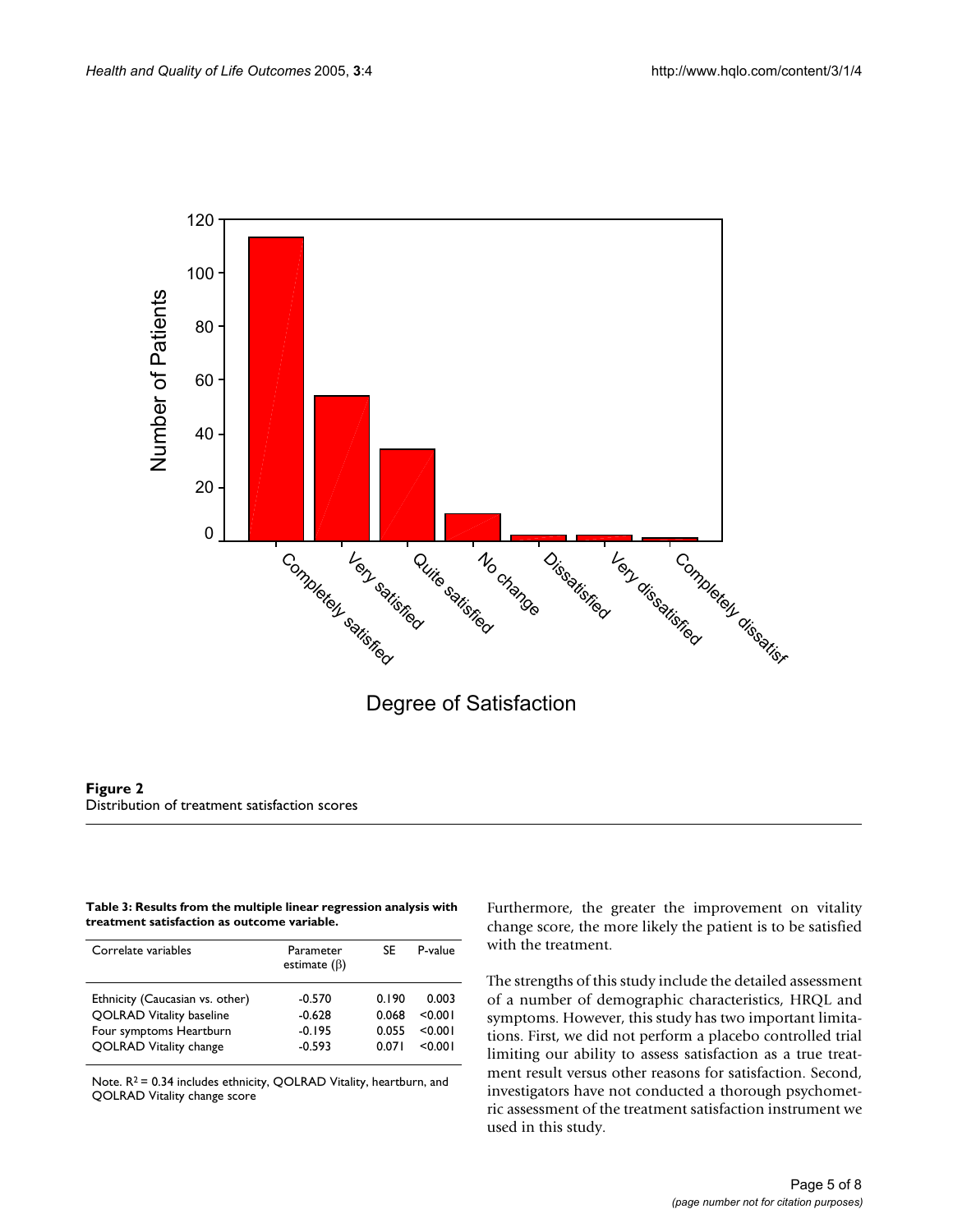Nevertheless, the present study yields four important results. First, in this sample of GERD patients without prior endoscopic evaluation of their symptoms, Caucasian ethnicity was positively associated with treatment satisfaction. Ethnic origin is perhaps one of the most complex demographic characteristics [12] and it has previously been reported that Caucasian people on the whole are more satisfied than non-Caucasians [16].

Second, higher vitality scores, as assessed by the QOL-RAD, were associated with higher treatment satisfaction. A patient's health status prior to receiving treatment may cause the patient to be either more or less satisfied with treatment. Clearly and McNeil [28] reported positive correlations between health status and satisfaction. However, it is unclear if satisfaction was correlated with health status before intervention or with health status after intervention. A possible interpretation of the positive association between QOLRAD vitality and treatment satisfaction in our study might be that patients with a high vitality score at baseline are less distressed by their disease, and therefore tend to be more satisfied. The association in our study between higher vitality scores, as assessed by the QOLRAD, and higher treatment satisfaction is in line with Revicki and co-workers [29] who found that patients reporting greater severity in heartburn symptoms were more likely to report psychological distress and impaired well-being compared with those who reported no or mild symptoms. However, Revicki et al measured HRQL with a generic instrument while we used a disease-specific instrument.

Third, higher scores for heartburn, assessed with the four symptoms scale, were related to higher treatment satisfaction. Thus, in our study population, patients with high discomfort from heartburn at baseline perceived a high satisfaction with treatment.

Fourth, the higher the improvement on the QOLRAD vitality (change score), the more likely the person is to be satisfied with the treatment.

Patients' age is regarded as the most consistent determinant characteristic of satisfaction [13-15]. The results from this study did not reveal that treatment satisfaction was related to age. However, Fitzpatrick [30,31] and Fox and Storms [32] highlight the lack of consistency of the effect of age in satisfaction studies. Since satisfaction studies focused on a variety of concepts, such as satisfaction with medical care, satisfaction with hospital management, satisfaction with health services, and satisfaction with treatment, it might be that the association between age and satisfaction is dependent on the concept assessed. The lack of an association to age reveals also the possible that our study population was too homogenous with regard to age.

Although some studies have reported that patient gender affects satisfaction values [33,34], other studies did not find such association [17,35]. In line with this, in our study population treatment satisfaction was not associated with gender.

The current results may be unique to the study sample since no placebo control group was included in the study and, therefore, we were unable to evaluate whether the factors related to treatment satisfaction are related to real treatment effects or patients' need to please and placebo effects. The efficacy, tolerability and safety of esomeprazole versus other proton pump inhibitors has been shown in other studies [36-40]. In this study, patients had moderate to severe symptoms of GERD and some patients had received proton pump inhibitors prior to this study. The latter indicates that our study population is selected with regard to symptom severity, and mixed with regard to previous medication, which might limit generalizability of the findings. Treatment satisfaction in patients with mild GERD symptoms and with no previous experience of proton pump inhibitors remains unknown.

Investigators often use several PRO instruments, each with many dimensions and single items that are more or less correlated in clinical studies. This can lead to a large number of statistical tests being carried out and an increased risk of statistically significant findings occurring by chance in the absence of adjustment of P-values. In the present report we did not carry out adjustments for multiple comparisons for two main reasons. Firstly, the analysis of correlations was intended to be exploratory rather than confirmatory. Secondly, there is no consensus on how to adjust in analyses of the nature we conducted in this study. A simple adjustment according to Bonferroni would be too conservative, in part because many of the PRO variables are closely correlated.

Different drug therapies may elicit unwanted side-effects, which could compromise the patients' HRQL, and adherence with the treatment. Thus, a challenge in the management of GERD is to achieve as high adherence as possible. In addition, treatment satisfaction can be of use when different drug therapies show similar efficacy since it can lead to a preference for one drug over another and greater adherence.

Our study also supports the need for validated treatment satisfaction instruments because the available instruments vary widely in clinical trials [41] and the majority of studies rely on single items. There is a need for developing and improving psychometric documentation of instruments measuring treatment satisfaction [42].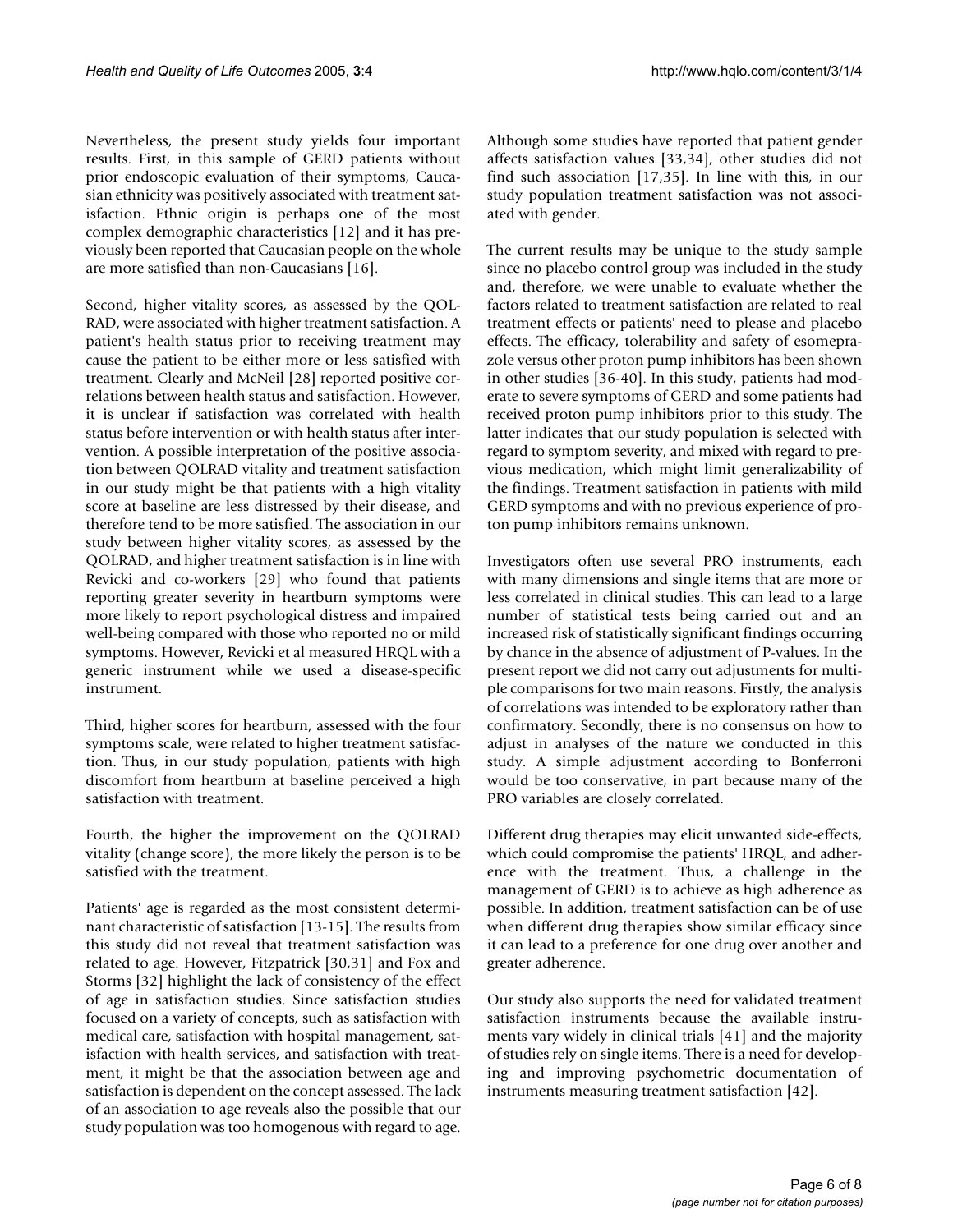# **Conclusions**

We examined correlates of treatment satisfaction, including demographic factors, symptoms, and HRQL, as well as change scores in HRQL, in patients with moderate to severe GERD who were not investigated by endoscopy. We observed that Caucasian ethnicity was positively related to treatment satisfaction. Furthermore, higher vitality and more severe heartburn were associated with treatment satisfaction. Finally, the higher the improvement on the QOLRAD vitality (change score), the more likely the patient is to be satisfied with the treatment.

### **Authors' contributions**

Alessio Degl' Innocenti was the project leader for this manuscript, edited the clinical protocol of the study, interpreted the data, and wrote the final manuscript as well as early versions. Gordon H Guyatt and Holger Schünemann were the principal investigators of the study, wrote the clinical protocol and grant application, are responsible for the study protocol, interpreted data and participated in writing the final as well as early versions of this manuscript. Ingela Wiklund contributed to the study protocol, interpreted the data and edited the manuscript. Diane Heels-Ansdell was responsible for the statistical analysis and edited the final manuscript as well as early versions. David Armstrong was co-principal investigator of the study, revised the clinical protocol, assessed patients, interpreted data and edited the final manuscript as well as early versions. Carlo A Fallone and Sander Veldhuyzen van Zanten revised the clinical protocol, assessed patients, interpreted data and edited the final manuscript as well as early versions. Samer El-Dika, Alan N Barkun, and Peggy Austin revised the clinical protocol, interpreted data and edited the final manuscript as well as early versions. Peggy Austin also co-ordinated the study. Lisa Tanser contributed to co-ordination of the study. All authors read and approved the final manuscript. The AstraZeneca global publications group approved the manuscript.

### **Acknowledgments**

Participating investigators and affiliation: Dr. Iain Murray, Quest Clinical Trials, Markham, Ontario; Dr. Daniel Sadowski, Hys Medical Centre, Edmonton, Alberta; Dr. Alan Barkun & Dr. Serge Mayrand, Montreal General Hospital, Montreal, Quebec; Dr. Ford Bursey, St. John General Hospital, St. John's, Newfoundland; Dr. Naoki Chiba, Surrey GI Research/Clinic, Guelph, Ontario; Dr. Lawrence Cohen, Sunnybrook & Women's College, Toronto, Ontario; Dr. Carlo Fallone, Royal Victoria Hospital, Montreal, Quebec; Dr. Francis Joanes, Port Arthur Clinic, Thunder Bay, Ontario; Dr. David Morgan, Hamilton Health Sciences Centre, Hamilton, Ontario; Dr. Marc Bradette, L'Hotel-Dieu de Quebec, Quebec; Dr. David Armstrong, McMaster University Medical Centre, Hamilton, Ontario; Dr. Sander Veldhuyzen van Zanten, Queen Elizabeth II Health Sciences Centre, Halifax, Nova Scotia; Dr. Pierre Pare, Hospital St. Sacrement, Quebec, Quebec; Dr. W. Olsheski, Albany Medical Clinic, Toronto, Ontario; Dr. Ivor Teitelbaum, Yorkview Medical Centre, North York, Ontario; Dr. Subodh Kanani, Lakeshore West Medical Professional Centre, Toronto, Ontario; Dr. Paul Braude, Markham Research, Thornhill, Ontario.

#### **References**

- 1. Leidy NK, Revicki DA, Geneste B: **Recommendation for evaluating the validity of quality of life claims for labeling and promotion.** *Value Health* 1999, **2:**113-127.
- 2. Revicki DA, Osoba D, Fairclough D, Barofsky I, Berzon R, Leidy NK, Rothman M: **[Recommendations on health-related quality of](http://www.ncbi.nlm.nih.gov/entrez/query.fcgi?cmd=Retrieve&db=PubMed&dopt=Abstract&list_uids=11284208) [life research to support labeling and promotional claims in](http://www.ncbi.nlm.nih.gov/entrez/query.fcgi?cmd=Retrieve&db=PubMed&dopt=Abstract&list_uids=11284208) [the United States.](http://www.ncbi.nlm.nih.gov/entrez/query.fcgi?cmd=Retrieve&db=PubMed&dopt=Abstract&list_uids=11284208)** *Qual Life Res* 2000, **9:**887-900.
- 3. Santanello NC, Baker D, Cappelleri JC, Copley-Merriman K, DeMarinis R, Gagnon JP, Hsuan A, Jackson J, Mahmoud R, Morgan M, Osterhaus J, Tilson H, Willke R: **[Regulatory issues for health](http://www.ncbi.nlm.nih.gov/entrez/query.fcgi?cmd=Retrieve&db=PubMed&dopt=Abstract&list_uids=11873379)[related quality of life – PhRMA Health Outcomes Commit](http://www.ncbi.nlm.nih.gov/entrez/query.fcgi?cmd=Retrieve&db=PubMed&dopt=Abstract&list_uids=11873379)[tee Workshop, 1999.](http://www.ncbi.nlm.nih.gov/entrez/query.fcgi?cmd=Retrieve&db=PubMed&dopt=Abstract&list_uids=11873379)** *Value Health* 2002, **5:**14-25.
- 4. Chassany O, Sagnier P, Marquis P, Fullerton S, Aaronson N: **Patientreported outcomes: The example of health-related quality of life – A European guidance document for the improved integration of health-related quality of life assessment in the drug regulatory process.** *Drug Inf J* 2002, **36:**209-238.
- 5. Weaver M, Markson PD, Frederick MD, Berger M: **[Issues in the](http://www.ncbi.nlm.nih.gov/entrez/query.fcgi?cmd=Retrieve&db=PubMed&dopt=Abstract&list_uids=10169526) [management of treatment satisfaction.](http://www.ncbi.nlm.nih.gov/entrez/query.fcgi?cmd=Retrieve&db=PubMed&dopt=Abstract&list_uids=10169526)** *Am J Manag Care* 1997, **3:**579-594.
- 6. Coyne KS, Wiklund I, Schmier J, Halling K, Degl' Innocenti A, Revicki D: **Development and validation of a disease-specific treatment satisfaction questionnaire for gastro-oesophageal reflux disease.** *Aliment Pharmacol Ther* 2003, **3:**907-915.
- 7. Carlberg A: **[Patient satisfaction and design of treatment.](http://www.ncbi.nlm.nih.gov/entrez/query.fcgi?cmd=Retrieve&db=PubMed&dopt=Abstract&list_uids=8356359)** *Scand J Prim Health Care* 1993, **11:**105-110.
- 8. Lewis KS, Bradley C, Knight G, Boulton AJM, Ward JD: **Ameasure of treatment satisfaction designed specifically for people with insulin-dependent diabetes.** *Diabet Med* 1987, **5:**235-242.
- 9. Ware JE Jr, Davies AR: **[Behavioral consequences of consumer](http://www.ncbi.nlm.nih.gov/entrez/query.fcgi?cmd=Retrieve&db=PubMed&dopt=Abstract&list_uids=10267257) [dissatisfaction with medical care.](http://www.ncbi.nlm.nih.gov/entrez/query.fcgi?cmd=Retrieve&db=PubMed&dopt=Abstract&list_uids=10267257)** *Eval Program Plann* 1983, **6:**291-297.
- 10. Woodside AG, Frey LL, Daly RT: **[Linking service quality, cus](http://www.ncbi.nlm.nih.gov/entrez/query.fcgi?cmd=Retrieve&db=PubMed&dopt=Abstract&list_uids=10304174)[tomer satisfaction, and behavioral intention.](http://www.ncbi.nlm.nih.gov/entrez/query.fcgi?cmd=Retrieve&db=PubMed&dopt=Abstract&list_uids=10304174)** *J Health Care Mark* 1989, **9:**5-17.
- 11. Claxton AJ, Cramer J, Pierce C: **A systematic review of the asso**ciations between dose regimens **compliance.** *Clin Ther* 1996, **23:**1296-1310.
- 12. Sitzia J, Wood N: **[Patient satisfaction: a review of issues and](http://www.ncbi.nlm.nih.gov/entrez/query.fcgi?cmd=Retrieve&db=PubMed&dopt=Abstract&list_uids=9447632) [concepts.](http://www.ncbi.nlm.nih.gov/entrez/query.fcgi?cmd=Retrieve&db=PubMed&dopt=Abstract&list_uids=9447632)** *Soc Sci Med* 1997, **45:**1829-1843.
- 13. Houts PS, Yasko JM, Kahn SB, Schelzel GW, Marconi KM: **[Unmet](http://www.ncbi.nlm.nih.gov/entrez/query.fcgi?cmd=Retrieve&db=PubMed&dopt=Abstract&list_uids=3756782) [psychological, social, and economic needs of persons with](http://www.ncbi.nlm.nih.gov/entrez/query.fcgi?cmd=Retrieve&db=PubMed&dopt=Abstract&list_uids=3756782) [cancer in Pennsylvania.](http://www.ncbi.nlm.nih.gov/entrez/query.fcgi?cmd=Retrieve&db=PubMed&dopt=Abstract&list_uids=3756782)** *Cancer* 1986, **58:**2355-2361.
- 14. Blanchard CG, Labrecque MS, Ruckdeschel JC, Blanchard EB: **[Physi](http://www.ncbi.nlm.nih.gov/entrez/query.fcgi?cmd=Retrieve&db=PubMed&dopt=Abstract&list_uids=2293865)[cian behaviors, patient perceptions, and patient characteris](http://www.ncbi.nlm.nih.gov/entrez/query.fcgi?cmd=Retrieve&db=PubMed&dopt=Abstract&list_uids=2293865)tics as predictors of satisfaction of hospitalized adult cancer [patients.](http://www.ncbi.nlm.nih.gov/entrez/query.fcgi?cmd=Retrieve&db=PubMed&dopt=Abstract&list_uids=2293865)** *Cancer* 1990, **65:**186-192.
- 15. Zahr LK, William SG, El-Hadad A: **Patient satisfaction with nursing care in Alexandria, Egypt.** *Int J Nurs Studies* 1991, **28:**337-342.
- 16. Pascoe GC, Attkisson CC: **[The evaluation ranking scale: a new](http://www.ncbi.nlm.nih.gov/entrez/query.fcgi?cmd=Retrieve&db=PubMed&dopt=Abstract&list_uids=10267261) [methodology for assessing satisfaction.](http://www.ncbi.nlm.nih.gov/entrez/query.fcgi?cmd=Retrieve&db=PubMed&dopt=Abstract&list_uids=10267261)** *Eval Program Plann* 1983, **6:**335-347.
- 17. Delgado A, Lopez-Fernandez LA, Luna JD: **[Influence of the doc](http://www.ncbi.nlm.nih.gov/entrez/query.fcgi?cmd=Retrieve&db=PubMed&dopt=Abstract&list_uids=8366681)[tor's gender in the satisfaction of the users.](http://www.ncbi.nlm.nih.gov/entrez/query.fcgi?cmd=Retrieve&db=PubMed&dopt=Abstract&list_uids=8366681)** *Med Care* 1993, **31:**795-800.
- 18. Schünemann HJ, Armstrong D, Fallone CA, Barkun A, Degl' Innocenti A, Heels-Ansdell D, Wiklund I, Tanser L, Chiba N, Austin P, van Zanten S, El-Dika S, Guyatt GH: **A randomized multi-center trial to evaluate simple utility elicitation techniques in patients with gastro esophageal reflux disease.** *Med Care* in press.
- 19. Wiklund IK, Junghard O, Grace E, Talley NJ, Kamm M, van Zanten SV, Pare P, Chiba N, Leddin DS, Bigard M-A, Colin R, Schoenfeld P: **Quality of Life in Reflux and Dyspepsia patients. Psychometric documentation of a new disease-specific questionnaire (QOLRAD).** *Eur J Surg* 1998:41-49.
- 20. Schünemann HJ, Guyatt GH, Griffith L, Stubbing D, Goldstein R: **[A](http://www.ncbi.nlm.nih.gov/entrez/query.fcgi?cmd=Retrieve&db=PubMed&dopt=Abstract&list_uids=12693876) [clinical trial to evaluate the responsiveness and validity of](http://www.ncbi.nlm.nih.gov/entrez/query.fcgi?cmd=Retrieve&db=PubMed&dopt=Abstract&list_uids=12693876) two direct health state preference instruments administered with and without hypothetical marker states in [chronic respiratory disease.](http://www.ncbi.nlm.nih.gov/entrez/query.fcgi?cmd=Retrieve&db=PubMed&dopt=Abstract&list_uids=12693876)** *Med Decis Making* 2003, **23:**140-149.